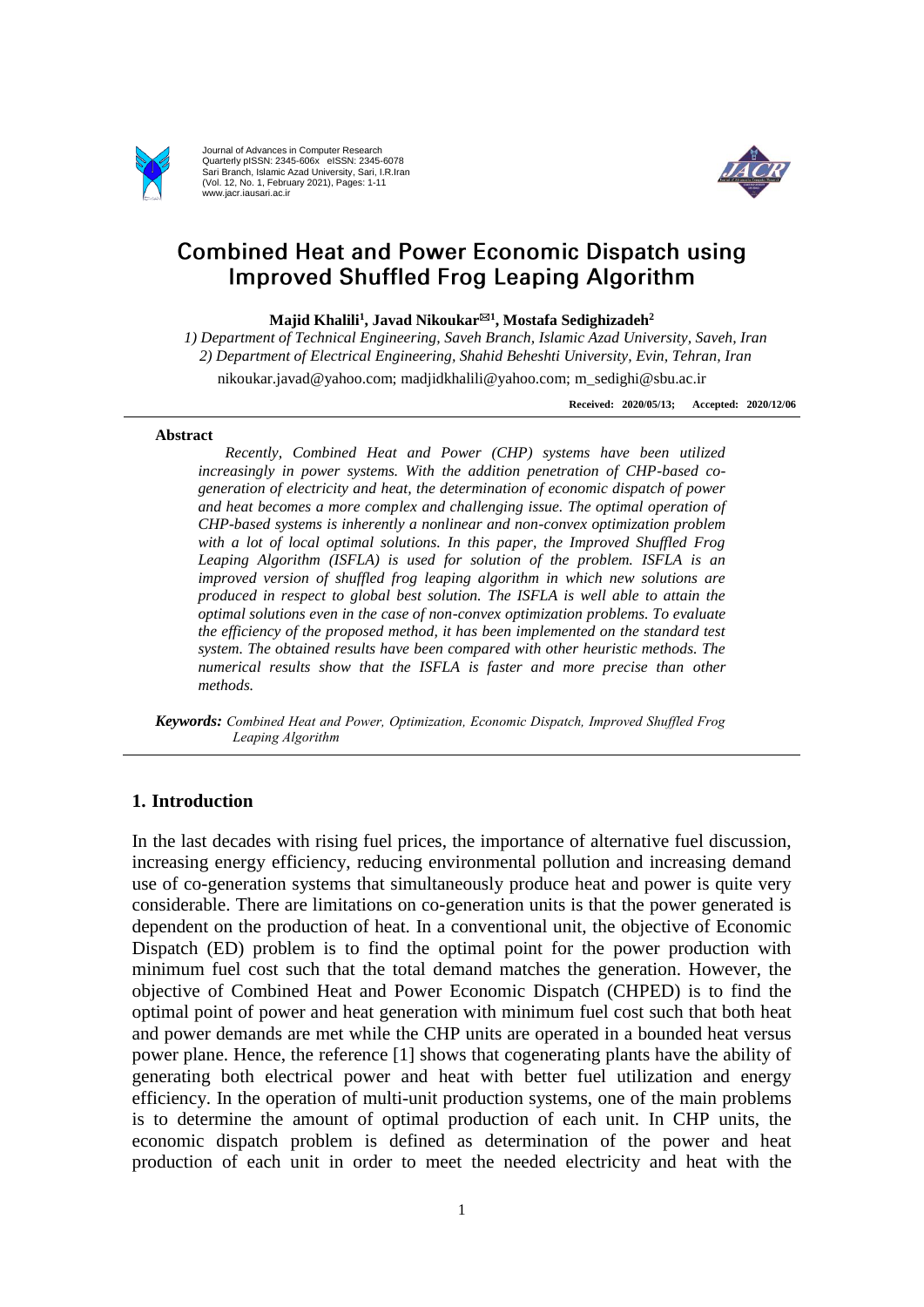minimum cost, and considerable all limitations. One of the important constraints which has complicated the solution of CHPED is the dependence of electricity and heat of a unit to each other. This dependence is defined as an area which is non-convex for some of CHP units. The other factor of complexity of this debate is the non-linear, nonconvex and non-differentiable function relationship between cost and power production which causes the problem to have several local optimum solutions, and the use of mathematical methods for solving this problem is limited. According to the non-convex optimization problem, none of the mathematical methods are not able to find the optimum point and ensure its optimality. Therefore in recent years, many efforts are done in to improve the solutions by using intelligent optimization methods. In [2], a method based on ant colony algorithm is presented for solving the CHPED problem. In reference [3] the improved version of the genetic algorithm is given have been proposed to solve this problem. In [4], a hybrid method based on MILP and IPM is presented for solving the CHPED problem. In [5], the harmony search algorithm is used for this solution. In this reference, the cost function is approximated by using third-degree polynomial and the effects of steam valves, which cause the non-convexity of cost function are not considered. The Particle Swarm Optimization (PSO) has been proposed in [6], [7], [8], in order to minimize the operation cost of CHP. In these papers, three types of production systems, including CHP systems, justly electricity production systems and heat production systems (boilers) are intended. In order to solve the CHPED, other evolutionary methods are implemented such as enhanced firefly algorithm [9], artificial immune system [10], [11], bee colony optimization [12], [13], differential evolution [14], hybrid time-varying acceleration coefficients-gravitational search algorithm-particle swarm optimization (hybrid TVAC-GSA-PSO) [15], timevarying acceleration coefficients particle swarm optimization (TVACPSO) [16], improved group search optimization (IGSO) [17], invasive weed optimization [18] and augmented Lagrange combined with Hopfield neural network [19]. This paper presents implementation of ISFLA as a new and efficient meta-heuristic optimization method for solving CHPED problems. Valve point effect and CHP feasible operation regions as two influential features of the CHP systems are taken into account in the presented formulation which makes the problem non-convex and hard to solve. The proposed method is implemented on a test system which the results demonstrate the superiority of the proposed method over other meta-heuristic methods.

#### **2. Problem Formulation**

The objective function of the CHPED problem is to minimize the total cost of serving the required electricity and heat demands. Commonly, the costs of the units are stated as quadratic nonlinear functions of produced electricity and heat. In addition to the complexity due to the nonlinearity of the objective function, the problem consists of considerable equality and inequality constraints. The equality constraints denote that the produced electricity and heat should be equal to the electricity and heat demands. The inequality constraints model the feasible operation boundaries of the devices. These constraints are relatively simple for power and heat-only units, i.e. limiting the energy output of these units to their min and max levels. However, for CHP units, these constraints are slightly more complicated. Since the produced electricity and heat of CHP units depend on each other, a feasible operation region is defined for each CHP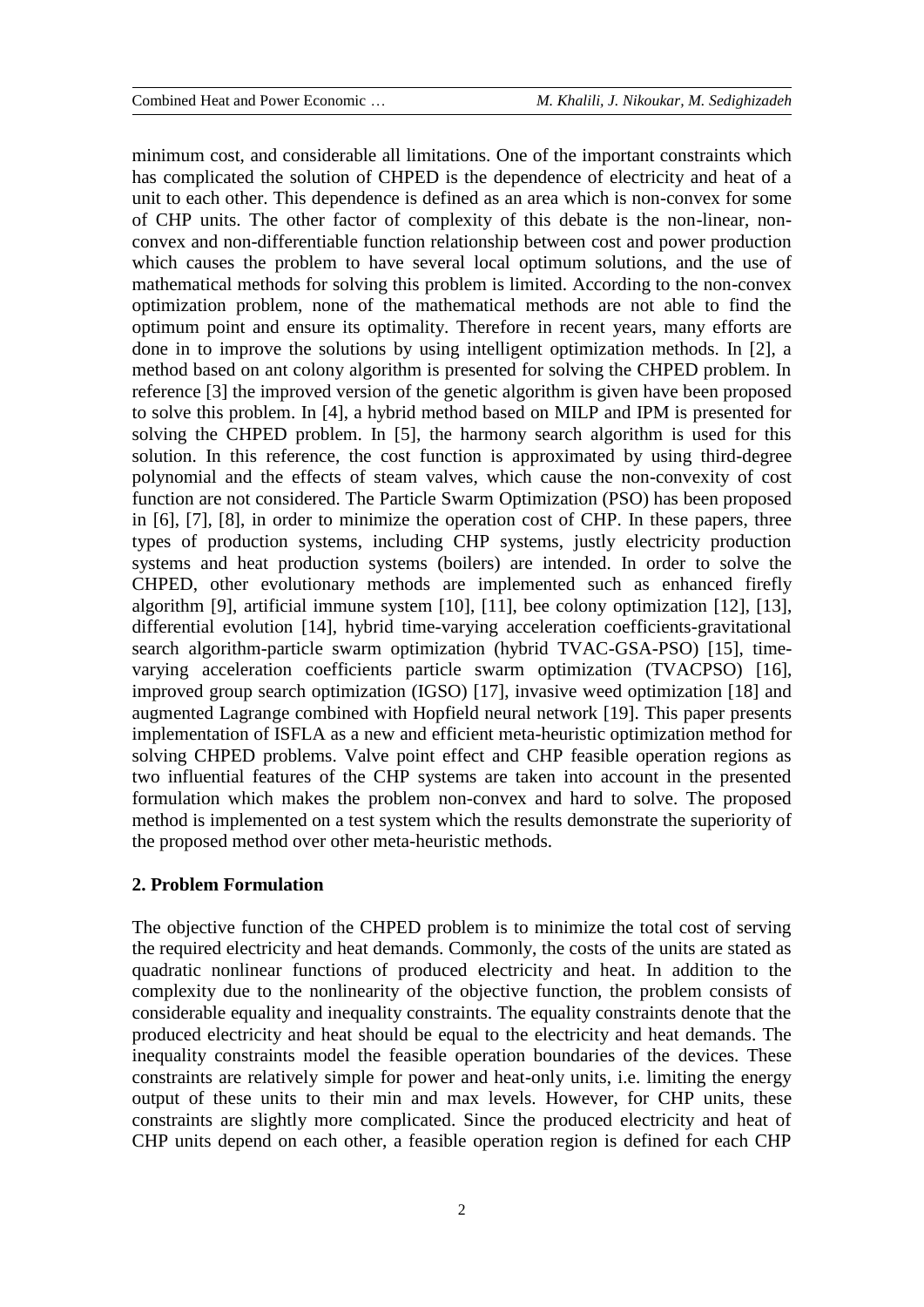unit. The produced electricity and heat of each CHP should be within this region. The objective function of the problem is presented in Eq. (1).

Min 
$$
F_C = \sum_{i=1}^{np} C_i(P_i) + \sum_{j=1}^{nc} C_j(O_j, H_j) + \sum_{k=1}^{nk} C_k(T_k)
$$
 (§/h)

(1)

Where  $C_i(P_i)$ ,  $C_j(O_j, H_j)$  and  $C_k(T_k)$  denote to fuel costs of power-only, CHP output and heat-only units respectively. The indices of power-only, CHP and heat-only units are denoted as *i, j* and *k*, respectively, and *np, nc* and *nk* are the number of power-only, CHP and heat-only units, respectively.

The fuel cost of the power-only units is generally approximated by quadratic function as stated in Eq. (2).

$$
C_i(P_i) = a_i P_i^2 + b_i P_i + c_i \quad (\$/h)
$$
  
(2)

Where  $a_i$ ,  $b_i$  and  $c_i$  are coefficients of fuel cost functions of the power-only units. The cost function of the CHP units can be stated as Eq. (3).

$$
C_j(O_j, H_j) = a_j O_j^2 + b_j O_j + c_j + d_j H_j^2 + e_j H_j + f_j O_j H_j \quad (\$/h)
$$
  
(3)

Where  $a_j$ ,  $b_j$ ,  $c_j$ ,  $d_j$ ,  $e_j$  and  $f_j$  are the cost coefficients,  $o_j$  and  $H_j$  are produced electricity and heat of the *jth* CHP unit, respectively.

The cost function of the boilers or heat-only units is presented in Eq. (4).

$$
C_k(T_k) = a_k T_k^2 + b_k T_k + c_k \quad (\$/h)
$$
  
(4)

Where  $a_k$ ,  $b_k$  and  $c_k$  are the cost coefficients of the *kth* boiler.

The problem's equality constraints are corresponding to the satisfaction of electricity Eq. (5) and heat Eq. (6) demands.

$$
\sum_{i=1}^{np} P_i + \sum_{j=1}^{nc} O_j = P_d
$$
  
(5)  

$$
\sum_{i=1}^{nc} H_j + \sum_{j=1}^{nh} T_k = H_d
$$
  
(6)

Where  $P_d$  and  $H_d$  are system electricity and heat demands. The inequality constraints represent the allowable operation regions of the units. The electricity generation of power-only units are restricted to the allowed min  $P_i^{\text{min}}$  and max  $P_i^{\text{max}}$  generation in Eq. (7).

$$
P_i^{\min} \le P_i \le P_i^{\max} \quad i = 1, 2, \dots, np
$$
  
(7)

For the CHP units, the inequality constraints are as follows:

$$
O_j^{\min}(H_j) \le O_j \le O_j^{\max}(H_j) \quad j = 1, 2, ..., nc
$$
\n(8)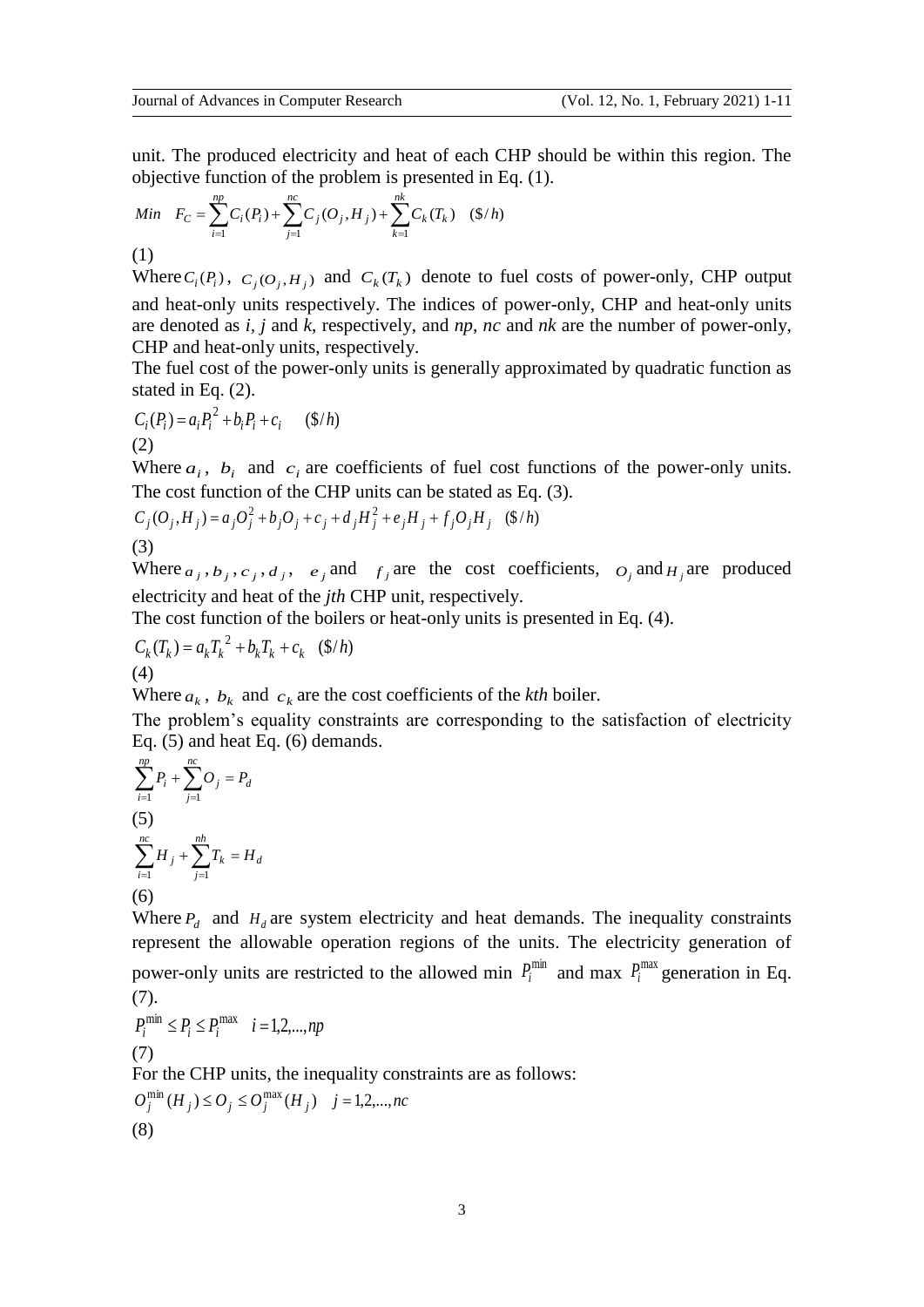$$
H_j^{\min}(O_j) \le H_j \le H_j^{\max}(O_j) \quad j = 1, 2, ..., nc
$$
  
(9)

In spite of the power-only units, the electricity and heat production boundaries depend on each other as mentioned earlier. Therefore, the min and max heat and electricity production depends on the other one. For example, the min power output  $O_j^{\min}(H_j)$  is a function of the heat production. A simple type of the heat and power feasible operation regions are shown in Figure 1.



*Figure 1. A sample heat-power feasible regions for a CHP unit* The heat production limits for the boilers are as follows:

 $T_k^{\min} \le T_k \le T_k^{\max}$   $k = 1, 2, ..., nh$ (10)

Where  $T_k^{\text{min}}$  and  $T_k^{\text{max}}$  denote to min and max heat production of the boiler respectively.

## **3. The improved shuffled frog leaping algorithm**

## *3.1. Introducing the shuffled frog leaping algorithm*

The Shuffled Frog-Leaping Algorithm (SFLA) is an optimization method which is inspired by the group behavior of frogs to find a place that has the maximum food. It is a population-based search method which was first introduced in 2003 [20]. Each member of the population is called a frog in this algorithm and through applying two strategies of local and global search, the next generation of frogs is created and if the objective function is improved, they replace the existing frogs. This algorithm is generally consisting of the three stages as follows:

## *A. Production of the primary population*

The primary population which includes *P* frogs, is produced randomly in such a way that the position of each frog is within the solution periphery. The position of the i*th* frog is shown as  $X_i = (x_{1,i}, x_{2,i}, \ldots, x_{s,i})$  where *s* shows the number of decision variables. *B. Classification*

Frogs at this stage are arranged based on the fitness. Then, the entire population is divided into *m* groups so that there are *n* frogs in each group. Therefore,  $p=m\times n$ .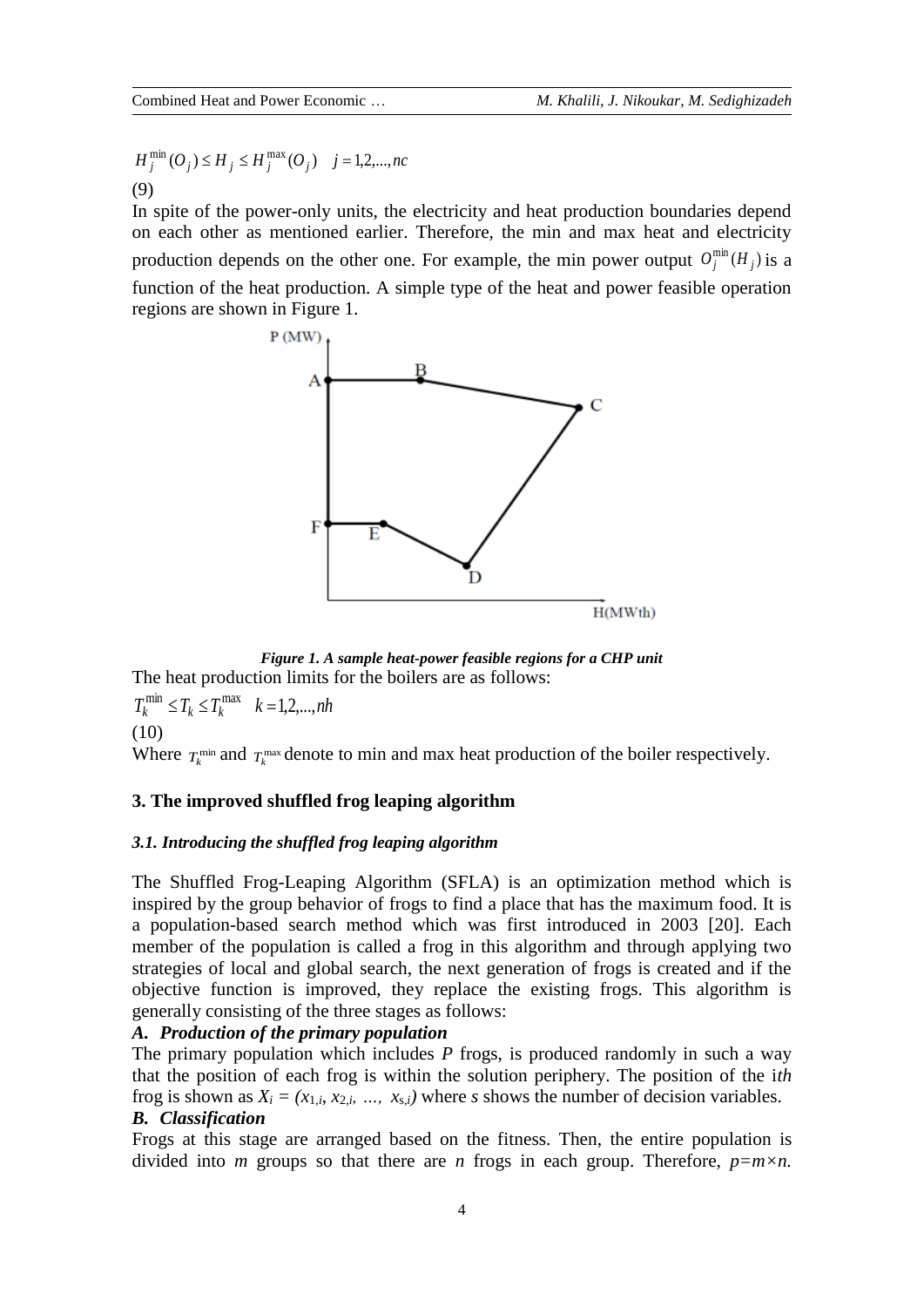Allocation of the frogs to each group is in such a way that the first frog is assigned to the first group, the second frog is assigned to the second group, and the *mth* frog is assigned to the *mth* group. Then,  $(m+1)$ *th* frog is assigned to the first group and the procedure is continued until the whole *p* frogs are assigned to the *m* groups.

## *C. Local search*

In local search, the position of the worst frog in each group is improved considering the position of the best solution in that group or even among the entire groups and by this, the mean fitness of the frogs is improved. For this purpose, the following steps are repeated for a determined number of times for each group:

**Step1:** The best and the worst frog in a group are called  $X_b$  and  $X_w$ , respectively based on the value of their position.

**Step 2:** The position of the worst frog in each group ( $X_w$ ) is changed considering the position of the best frog in the group ( $X_b$ ) as below:

$$
D = rand \times (X_b - X_w)
$$
  
(11)  

$$
Y^{new} - Y^{old} + D
$$

 $X_w^{new} = X_w^{old} + D$ *w*  $w_w^{new} = X_w^{old} + D$  (12)

Where *D* is the vector of the frog leap and *rand* denotes a random number within the range of [0,1]. Also,  $X_w^{old}$  and  $X_w^{new}$  are the old and new position of the worst frog, respectively. If at this step a better solution is achieved compared with the previous position, the new frog replaces the previous one and the procedure continues with the step 5. Otherwise, step 3 is followed.

**Step 3:** The best solution of all groups,  $X_g$ , replaces  $X_b$  in the equation (11) and then through the equation (12), a new frog is obtained. If there is an improvement in the result, the new frog replaces the previous one and the procedure continues with the step (5). Otherwise, step 4 is followed.

**Step 4:** A new frog is randomly produced which replaces the worst frog in each group. **Step 5:** Steps 1-4 are repeated a definite number of times.

## *D. Termination*

The procedure of classification and local search is continued with until the termination criterion of the algorithm is met. Termination criterion of the algorithm is usually determined based on either the stability of the fitness changes of the best solution or repetition of the algorithm for a predetermined number of times.

## *3.2. The Improved Shuffled Frog-Leaping Algorithm*

Although the SFLA has a high speed, it may be swamped in local optimal when solving non-linear and complicated mathematical models. Here fore, the ISLFA is introduced in this paper in which the search power is improved in comparison with the standard edition. The movement of the worst frog in each group  $(X_w)$  is modified in each repetition of the local search in ISLFA. Initially, the following leap vector is produced for the worst solution in each repetition:

$$
X_{w}^{change} = X_{g} + [F \times (X_{r1} - X_{r2})]
$$

(13)

Where  $X_{r1}$  and  $X_{r2}$  are two different frogs which are randomly select from among the frogs present in each group. *F* is the leap factor which determines the range of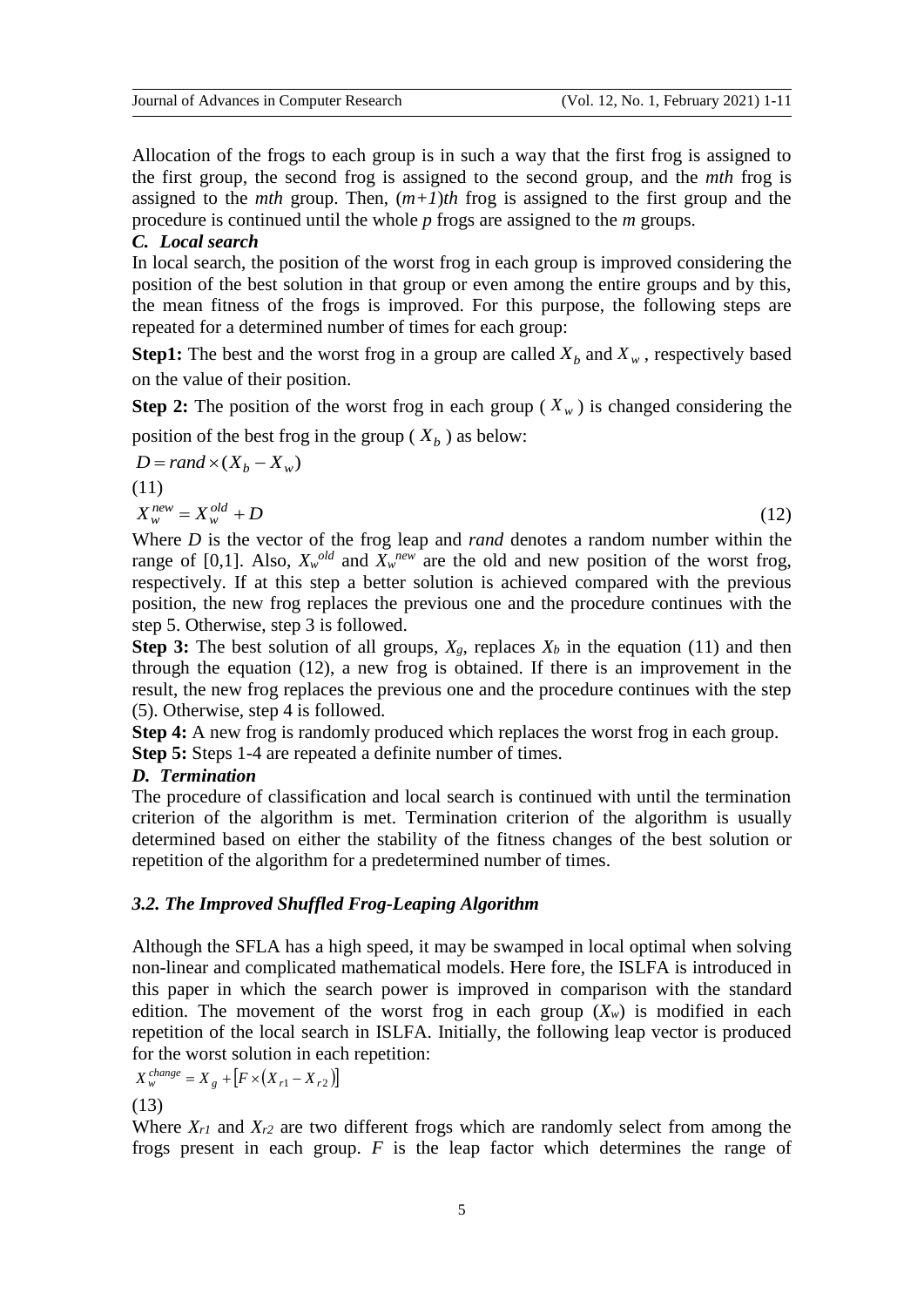differences between  $X_{r1}$  and  $X_{r2}$  and  $X_g$  shows the best solution obtained until the present repetition.

Under this condition, the value of the *j*th parameter of the vector  $X_w^{new}$  in the next repetition is determined using the following equation:

$$
X_{wj}^{new} = \begin{cases} X_{w}^{change} & \text{if } rand \langle CR_g \text{ or } j = rm \\ X_{wj}^{old} & \text{otherwise} \end{cases}
$$

(14)

Where *rand* is a constant random number within the range of [0, 1],  $CR<sub>g</sub>$  is the general intersection constant which is within the range of [0,1], and *rm* is a random number selected from the range of the number of solution parameters and shows that at least one of the parameters of  $X_{mj}^{new}$  is selected from the values of  $X_{w}^{change}$ .

If the fitness value of the new solution is better than the previous solution, the new frog replaces the old one. Otherwise, equations (13) and (14) are repeated through replacing the best solution in each group  $(X_b)$  with  $(X_g)$  and also the local intersection constant  $(CR_b)$  with the general intersection constant  $(CR_g)$ . If a better result is not achieved at this step, a random frog is created a needed replaced with the old frog within the space of the solution. As it is observed, the procedure of implementation of ISLFA is similar to that of the classic SFLA described in 3.1.A through 3.1.D, and only the movement of the worst frog for local search is modified in the proposed method to improve its efficiency. For this purpose, equations (11) and (12) in Section 3 are replaced with equations (13) and (14). The step-by-step procedure for implementation of ISLFA is

shown in Figure (2).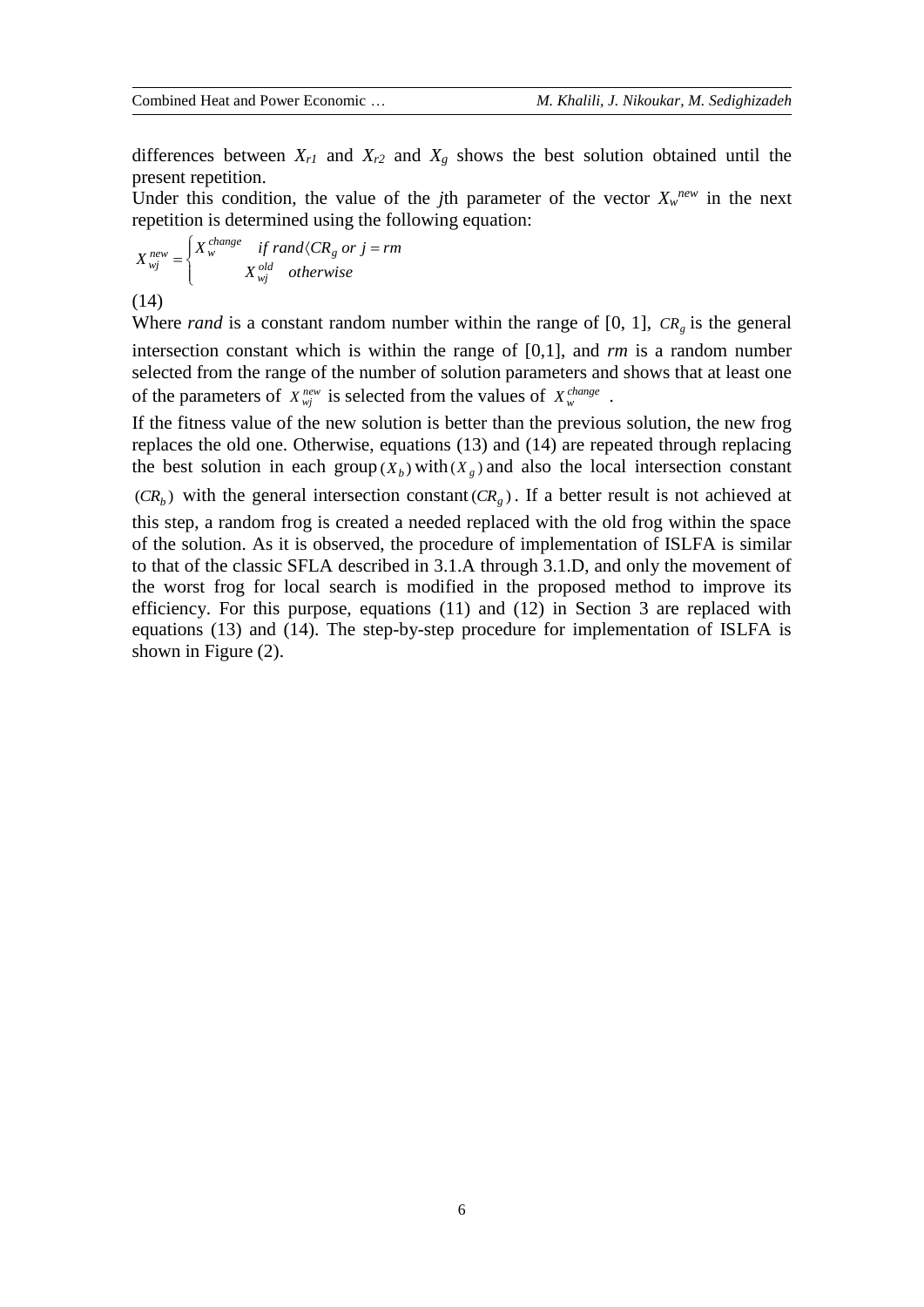

*Figure 2: ISLFA flowchart*

### *3.3. Application of the ISLFA to solve the CHPED problem*

In this section, an algorithm based on ISLFA for solving the CHPED problem is described below.

# *A. The structure of the frogs and assigning the initial values*

During the initial assigning the values, the position of a group of frogs is randomly created. In this paper, the position of each frog is a solution for CHPED and its components show the output in units. Therefore, the position of the frog *j* can be displayed as the following vector.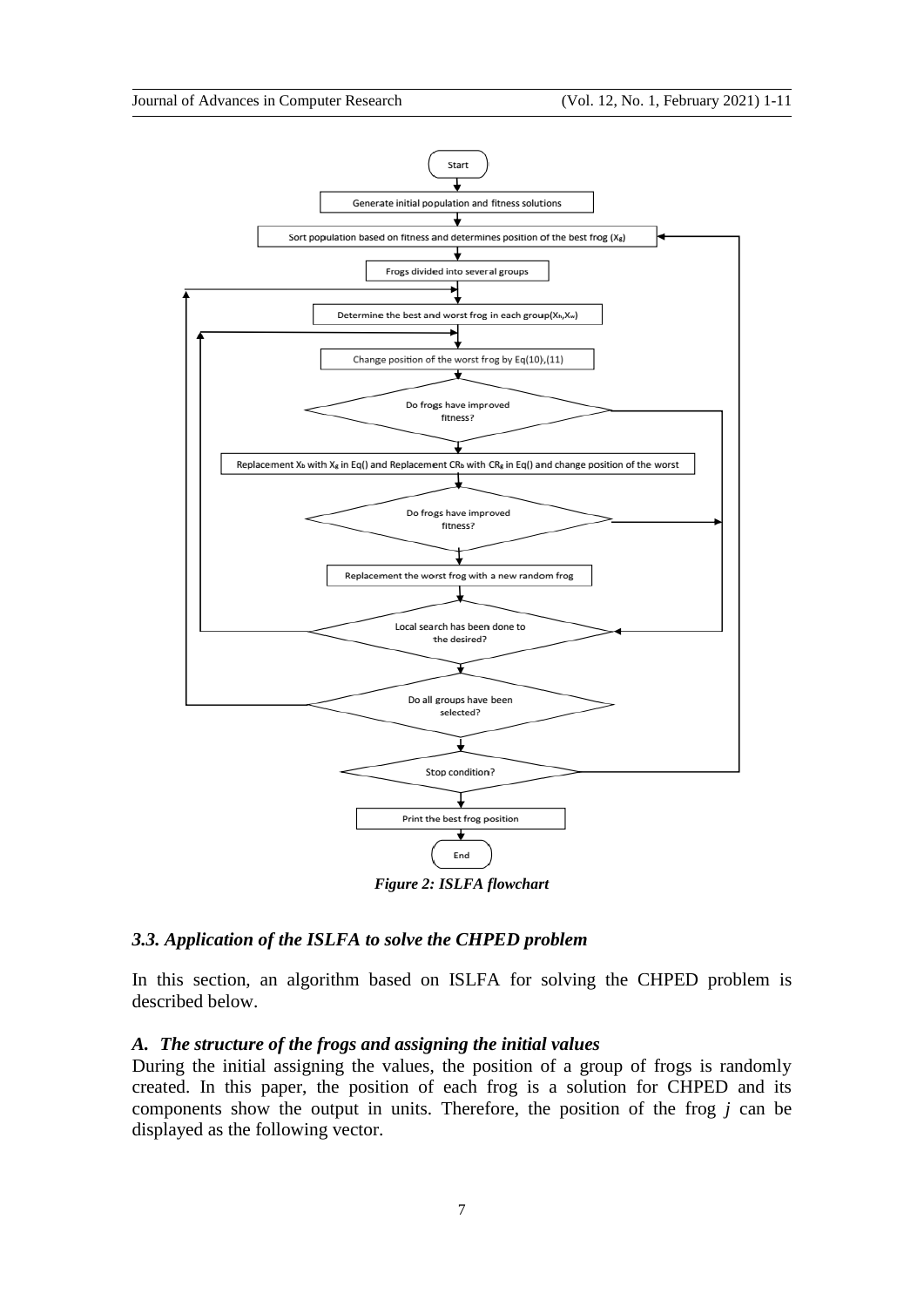$$
X_j = [P_{j,1}, P_{j,2}, \dots, P_{j,np}, P_{j,np+1}, \dots, P_{j,np+nc}, H_{j,1}, H_{j,2}, \dots, H_{j,nc}, H_{j,nc+1}, \dots H_{j,nc+nk}]
$$
  
(15)

Where  $X_j$  show the power outputs of a conventional unit, power and heat outputs of co-generation units and heat alone units. In the process of the initial assigning of the values, the position of each frog is selected in a way that the limitation of equality and inequality constraints are met.

## *B. Arrangement and classification*

Frogs are arranged according to the fitness of their position and then classified based on the strategy explained in 3.1.B.

#### *C. Local search*

Local search for each group is carried out according to the procedure described in 3.1.C and also based on the strategy explained in 3.2.

#### *D. Feasible operation region by CHP*

In CHP units power and heat output are inversely dependent, therefore these constraints are named as feasible operation region constraints. A penalizing method, proposed in [21] that infeasible solutions are penalized. When power and heat output of the CHP unit is outside its feasible region, a penalty factor is worked, depending on the minimum distance between the CHP unit output and the feasible region boundary. Figure 3 shows the minimum distance expressed. If  $ah + bp + c = 0$  is the equation of the line WX then distance  $(P_o, H_o)$  from the line WX calculated by Eq. (16). Then using Eq. (17) a penalty factor is calculated.

$$
L = \frac{|aH_0 + bP_0 + c|}{\sqrt{a^2 + b^2}}
$$
  
(16)

$$
PF_i = Z \cdot \sum_{i=1}^{n} L_i
$$

(17)

Where  $(PF_i)$  the penalty factor of *ith* solution and *Z* are constant value respectively. In this step, the penalty factor adds to cost function.

 $f_c = F_c + PF$  (18)

So, if  $f_c = F_c$ , *x* is a feasible solution, else  $f_c = F_c + PF$ , *x* is an infeasible solution.



*Figure 3. Graphical form of penalty calculation*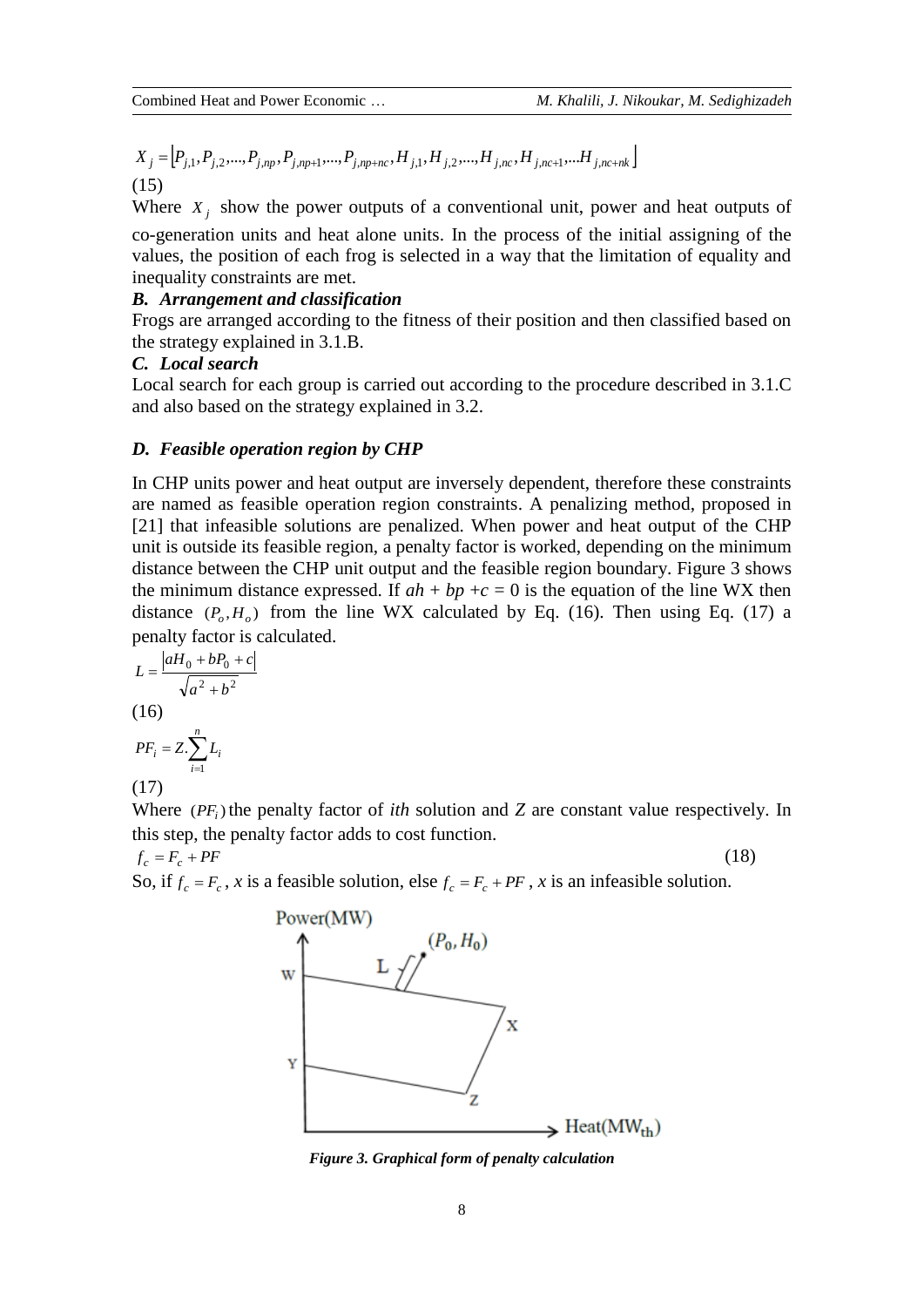#### *E. Condition of termination*

In this section, condition of the termination of the algorithm is the maximum number of repetitions allowed, so that the search procedure is considered for a determined number of repetitions and eventually, the position of the best frog is considered as the solution for the CHPED problem.

#### **4. Numerical Studies**

To evaluate the effectiveness of the proposed method, in this section the results of the simulations on a test system are presented. The data of the test system, the simulations results and eventually the comparison of the results of the ISLFA with the other methods in the literature will be provided.

The test system includes a power-only unit, three CHP units and a boiler [5]. In Eq. (15) and Eq. (16) the cost functions of the power-only unit and boiler are presented respectively.

$$
C_1(P_1) = 0.000115P_1^3 + 0.00172P_1^2 + 7.6997P_1 + 254.8863
$$
  
(15)  

$$
C_5(T_5) = 0.038T_5^2 + 2.0109T_5 + 950
$$
  
(16) 
$$
0 \le T_5 \le 60[MWh]
$$

Additionally, the cost function coefficients of the CHP units are provided in Table 1.

| Unit           | a      | b    |       | d     | e     |       | <b>Feasible region</b><br>coordinates                                  |
|----------------|--------|------|-------|-------|-------|-------|------------------------------------------------------------------------|
| 2              | 0.0435 | 36   | 1250  | 0.027 | 0.60  | 0.011 | [44,0], [44, 15.9], [40, 75], [110.2<br>,135.6],[125.8,32.4],[125.8,0] |
| 3              | 0.1035 | 34.5 | 2650  | 0.025 | 2.203 | 0.051 | $[20,0]$ , $[10,40]$ , $[45,55]$ , $[60,0]$                            |
| $\overline{4}$ | 1565   | 20   | 0.072 | 0.02  | 2.3   | 0.04  | [35,0],[35,20],[90,45],[90,25],[<br>105.01                             |

*Table 1. Cost function coefficients of the CHP units of the test system*

The electricity and heat demands of the test system are 250 MWh and 175 MWh-th, respectively. Numerical studies were done using a software module based on the proposed algorithm in MATLAB. ISLFA parameters used for the numerical studies are shown in Table 2.

*Table 2. Parameters needed for implementation of ISLFA*

| Parameter                                                   | Value |
|-------------------------------------------------------------|-------|
| Population size                                             | 100   |
| Group number                                                | 10    |
| The number of repetitions of the local search in each group | 10    |
| <b>Mutation factor</b>                                      | 0.80  |
| Global cross constant                                       | 0.30  |
| Local cross constant                                        | 0.85  |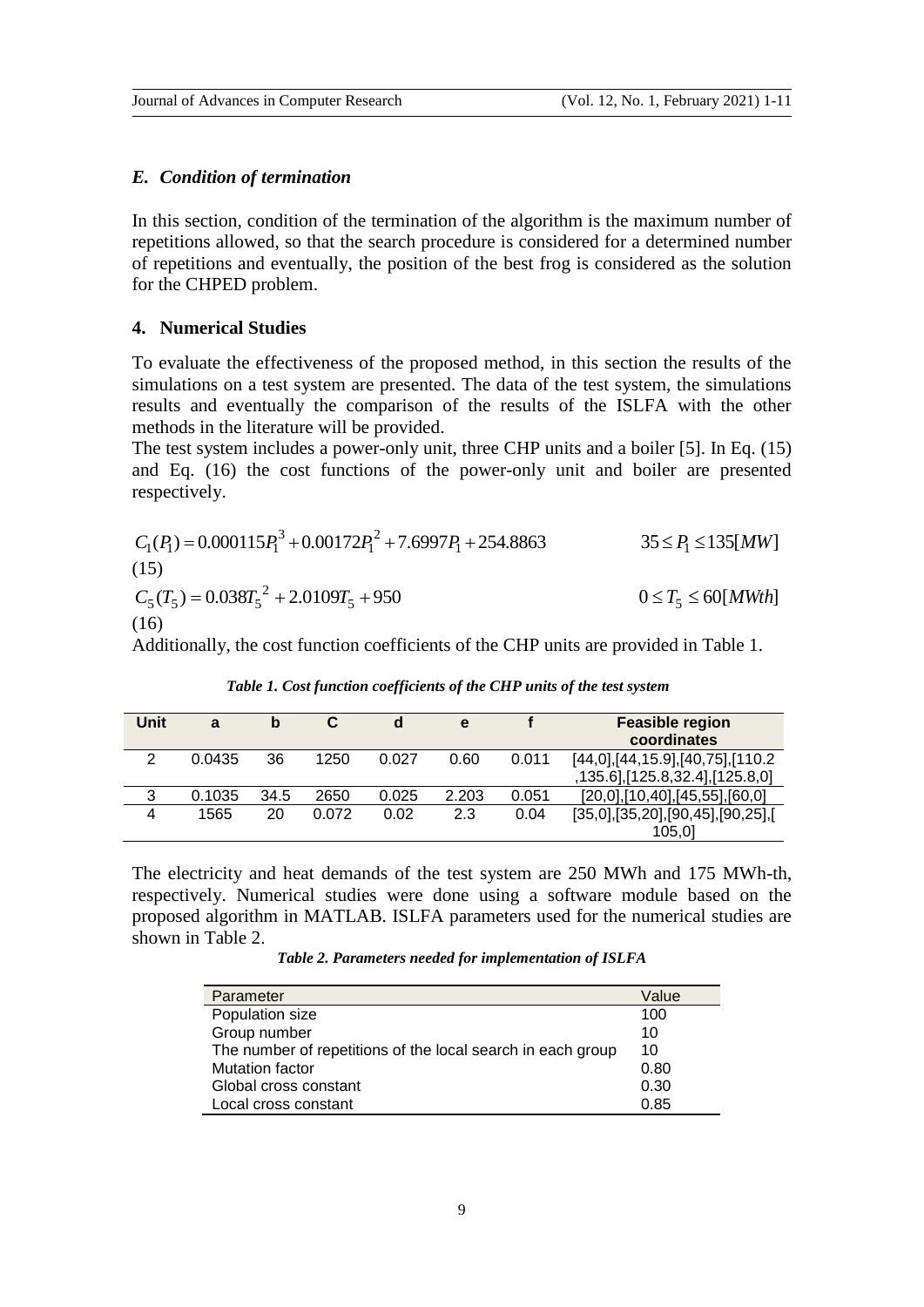The results of the ISLFA and its comparison with the methods GA, HS, TVAC-PSO and GSA are provided in Table 3. According to the results, the proposed method obtains a better solution for the problem compared with the other methods. Note that, the solutions of the proposed method are supply both electricity and heat demands and in the feasible operation regions of the CHP units.

| Power/Heat      | GA [5]   | <b>HS</b> [7] | TVAC-PSO <sub>[8]</sub> | <b>GSA [22]</b> | <b>ISFLA</b> |
|-----------------|----------|---------------|-------------------------|-----------------|--------------|
| P1              | 119.22   | 134.67        | 135                     | 135             | 135          |
| O2              | 45.12    | 52.99         | 40.01                   | 39.99           | 40           |
| O3              | 15.82    | 10.11         | 10.03                   | 10              | 10           |
| O4              | 69.89    | 52.23         | 64.94                   | 64.98           | 65           |
| H <sub>2</sub>  | 78.94    | 85.69         | 74.82                   | 74.98           | 75           |
| H <sub>3</sub>  | 22.63    | 39.73         | 39.84                   | 40              | 40           |
| H4              | 18.40    | 4.18          | 16.18                   | 17.89           | 14.54        |
| T5              | 54.99    | 45.40         | 44.14                   | 42.10           | 45.43        |
| Total Cost (\$) | 12327.37 | 12284.45      | 12117.38                | 12117.37        | 12114.69     |

#### *Table 3. Comparison of simulation results for the test system*

Table 4 presents the influence of the population size of the proposed method on the accuracy and speed of the solution.

| Initial    | <b>Best</b> | Mean     | Worst    | Standard  | Time (s) |
|------------|-------------|----------|----------|-----------|----------|
| Population | Solution    | Solution | Solution | Deviation |          |
| 16         | 12119.54    | 12117.95 | 12173.94 | 7.73      | 1.27     |
| 50         | 12116.60    | 12117.25 | 12172.68 | 3.54      | 1.96     |
| 75         | 12114.69    | 12114.94 | 1211772  | 0.48      | 2.18     |
| 100        | 12114.69    | 12114.86 | 12116.18 | 0.25      | 2.84     |

*Table 4. The effect of the population size on the final solution of CHPED*

#### **5. Conclusion**

This paper presented, a meta-heuristic optimization method to minimize the operation cost of the heat and power systems or the CHPED problem. In the formulation, various specifications of the devices such as feasible operation region and the capacity of them are incorporated. The proposed method has effectively provided the best solution satisfying both equality and inequality constraints. For chosen the test system, ISFLA has superiority to other methods in terms of solution accuracy and computation time. The results are compared with the results of the other optimization methods such as GA, HS, PSO and GSA, which demonstrate the dominance of the ISFLA in finding the solutions with the lowest costs and respecting all problem constraints.

## **References**

- [1] M. Nazari-Heris, B. Mohammadi-Ivatloo and G.B. Gharehpetian, "A comprehensive review of heuristic optimization algorithms for optimal combined heat and power dispatch from economic and environmental perspectives ", Renewable and Sustainable Energy Reviews 2017.
- [2] Y. Song, C. Chou, and T. Stonham, "Combined Heat and Power Economic Dispatch by Improved Ant Colony Search Algorithm", Electric Power Systems Research 1999.